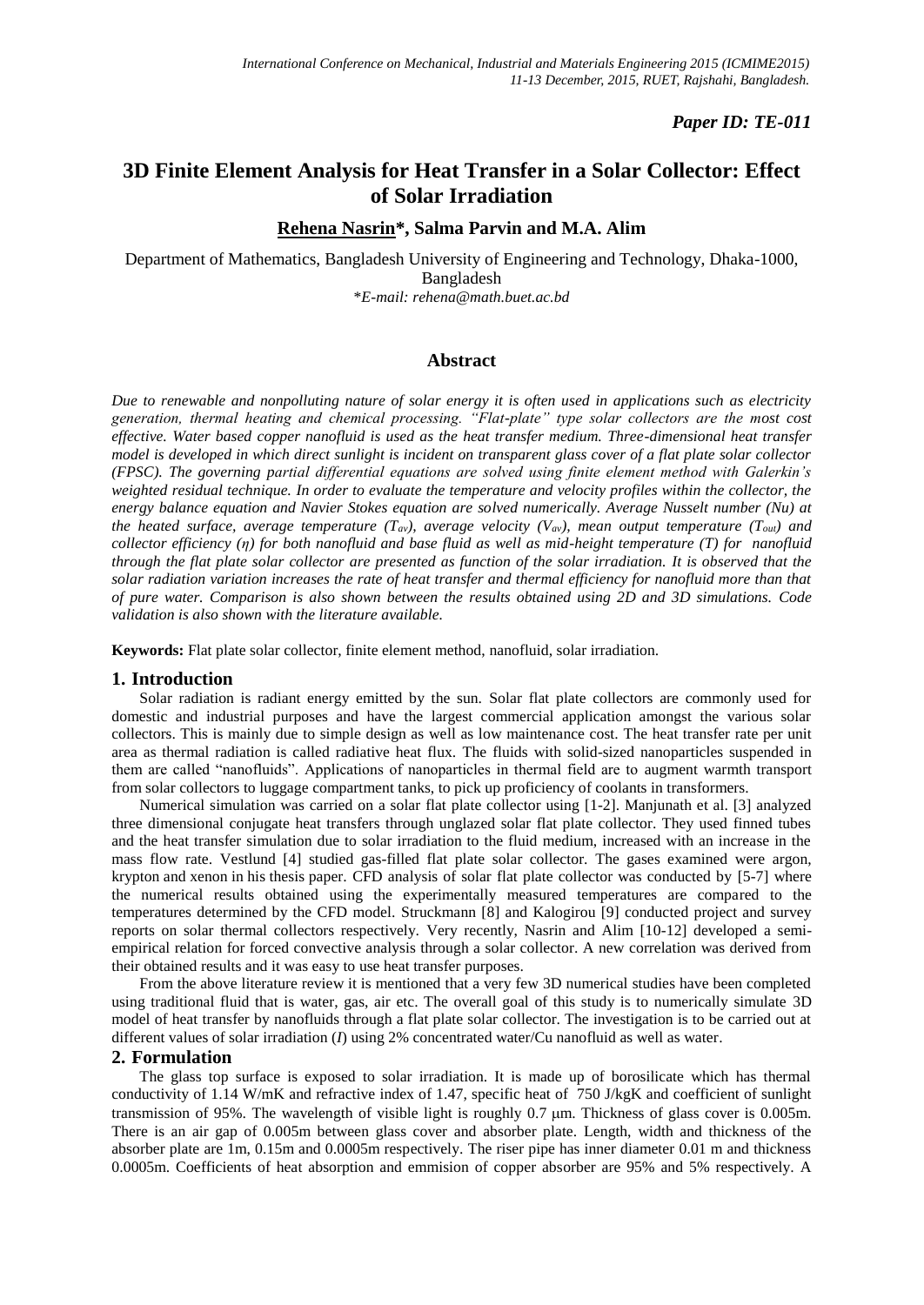trapezium shaped bonding conductance of copper metal is located from middle one-third part of width of the absorber plate. It covers the three-fourth part of the riser pipe. It is as long as the absorber plate and tube. The computation domain is the copper absorber plate containing a fluid passing copper riser pipe with bonding conductance. Figure 1 shows the computational domain in 3D view.



Let *I* be the intensity of solar radiation and *A* be any surface area, then the amount of energy received by any surface is:  $Q_i = I.A$ (1)

This equation is modified for solar collector surface as it is the product of the rate of transmission of the cover (*τ*) and the absorption rate of the absorber ( $\alpha$ ). Thus,  $Q_{\text{recv}} = I(\tau \alpha)A$ (2)

Some heat is lost to the atmosphere by convection and radiation process. The rate of heat loss  $(O_{loss})$ depends on the collector overall heat transfer coefficient (*Ul*) and the collector temperature.  $Q_{loss} = U_l A(T_{col} - T_{amb})$ (3)

The rate of useful energy extracted by the collector  $(Q_{usfl})$  is:  $Q_{usfl} = Q_{recv} - Q_{loss} = I(\tau \alpha)A - U_I A(T_{col} - T_{amb})$  (4)

Another form of rate of heat extraction from the collector can be measured as  $Q_{u\text{sfl}} = mC_p (T_{out} - T_{in})$ (5) where  $m$ ,  $C_p$ ,  $T_{in}$  and  $T_{out}$  are the mass flow rate per unit area, the specific heat at constant pressure, inlet and outlet fluid temperatures respectively.

To calculate the collector average temperature is difficult. The equation (4) may not be convenient. It is convenient to define a quantity that relates the actual useful energy gain of a collector to the useful gain if the

whole collector surface is at the fluid inlet temperature. This quantity is known as "the collector heat removal factor (*F<sub>R</sub>*)" and is expressed as: 
$$
F_R = \frac{mC_p \left( T_{out} - T_{in} \right)}{A \left[ I \left( \tau \alpha \right) - U_L \left( T_{in} - T_{amb} \right) \right]}
$$
(6)

The maximum possible useful energy gain in a solar collector occurs when the whole collector is at the inlet fluid temperature. The actual useful energy gain (*Qusfl*), is found by multiplying the collector heat removal factor  $(F_R)$  by the maximum possible useful energy gain. Thus equation (4) can be modified as follows:

$$
Q_{u,\bar{v}l} = F_R A \Big[ I \Big( \tau \alpha \Big) - U_L \Big( T_{in} - T_{amb} \Big) \Big] \tag{7}
$$

Equation (7) is known as the "**Hottel-Whillier-Bliss equation"**. The heat flux per unit area of absorber surface *Q*

(*q*) is now denoted as  $\frac{Z_{u, gfl}}{A} = q = I \tau \alpha - U_L (T_{in} - T_{amb})$  $\frac{d^2x}{dt^2} = q = I\tau\alpha - U_L(T_{in} - T_{amb})$ . The 3D governing equations are as follows

$$
\frac{\partial u}{\partial x} + \frac{\partial v}{\partial y} + \frac{\partial w}{\partial z} = 0
$$
\n(8)

$$
\rho_{nf}\left(u\frac{\partial u}{\partial x} + v\frac{\partial u}{\partial y} + w\frac{\partial u}{\partial z}\right) = -\frac{\partial p}{\partial x} + \mu_{nf}\left(\frac{\partial^2 u}{\partial x^2} + \frac{\partial^2 u}{\partial y^2} + \frac{\partial^2 u}{\partial z^2}\right)
$$
\n(9)

$$
\rho_{nf} \left( u \frac{\partial v}{\partial x} + v \frac{\partial v}{\partial y} + w \frac{\partial v}{\partial z} \right) = -\frac{\partial p}{\partial y} + \mu_{nf} \left( \frac{\partial^2 v}{\partial x^2} + \frac{\partial^2 v}{\partial y^2} + \frac{\partial^2 v}{\partial z^2} \right)
$$
(10)

$$
\rho_{nf}\left(u\frac{\partial w}{\partial x} + v\frac{\partial w}{\partial y} + w\frac{\partial w}{\partial z}\right) = -\frac{\partial p}{\partial z} + \mu_{nf}\left(\frac{\partial^2 w}{\partial x^2} + \frac{\partial^2 w}{\partial y^2} + \frac{\partial^2 w}{\partial z^2}\right)
$$
(11)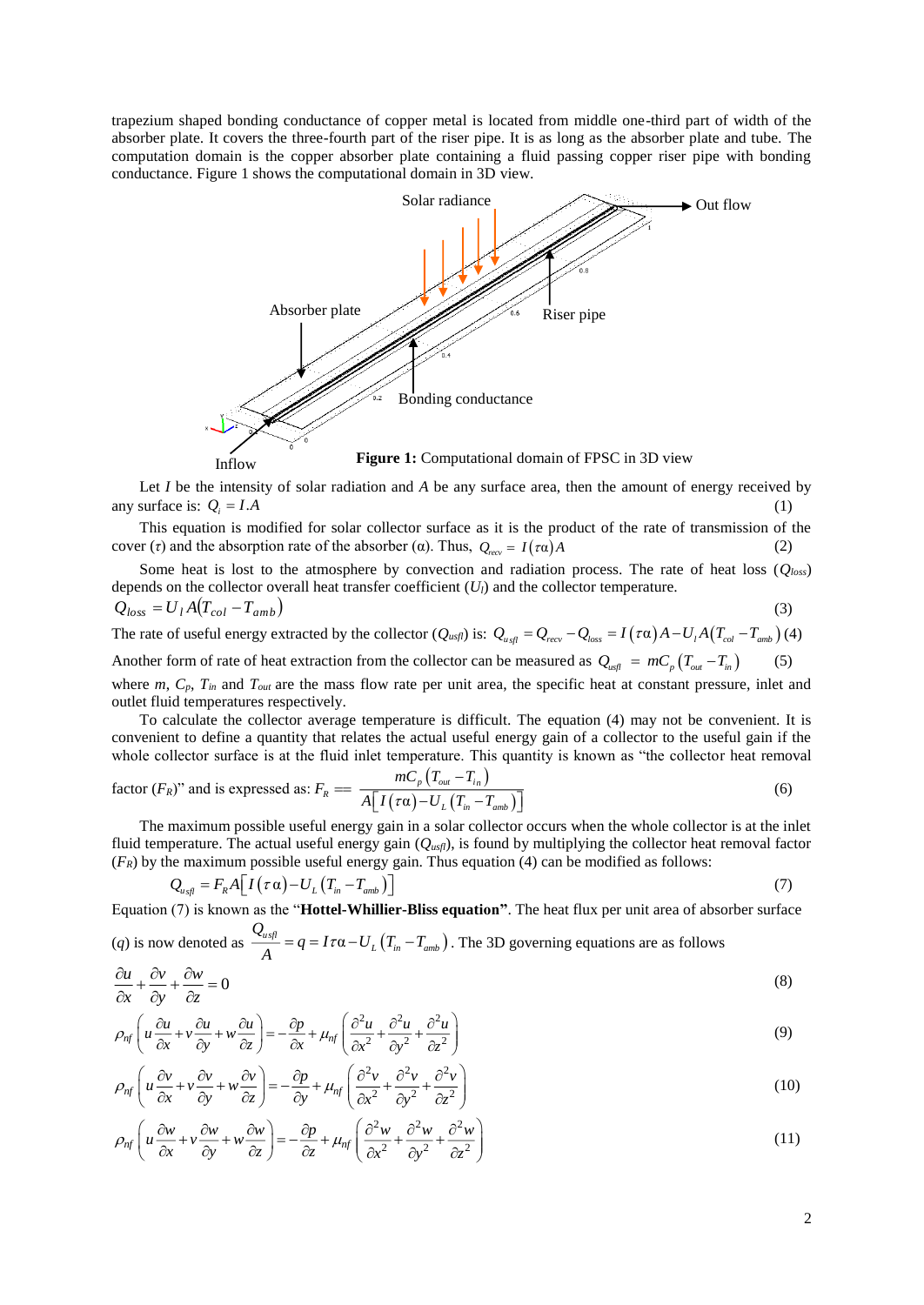$$
u\frac{\partial T}{\partial x} + v\frac{\partial T}{\partial y} + w\frac{\partial T}{\partial z} = \frac{\alpha_{nf}}{\alpha_f} \frac{1}{Pr} \left( \frac{\partial^2 T}{\partial x^2} + \frac{\partial^2 T}{\partial y^2} + \frac{\partial^2 T}{\partial z^2} \right)
$$
(12)

$$
\left(\frac{\partial^2 T_a}{\partial x^2} + \frac{\partial^2 T_a}{\partial y^2} + \frac{\partial^2 T_a}{\partial z^2}\right) = 0
$$
\n(13)

Here,  $\alpha_{nf} = k_{nf} / (\rho C_p)_{nf}$  is the thermal diffusivity,  $\rho_{nf} = (1 - \phi) \rho_f + \phi \rho_s$  is the density,  $(\rho C_p)_{n f} = (1 - \phi)(\rho C_p)_{f} + \phi(\rho C_p)_{s}$  is the heat capacitance,  $(1-\phi)^{2.5}$ *f nf*  $\mu$  $\mu_{nf} = \frac{F}{(1-\phi)^{2.5}}$  is the viscosity of Brinkman

model [13],  $k_{nf} = k_f \frac{k_s + 2k_f - 2\phi(k_f - k_s)}{(k_f - k_f)}$  $\left(k_{f}-k_{s}\right)$ 2k  $_{\epsilon}$   $-$  2 2  $s$ <sup> $\mu$ </sup>  $\sim$ *f*  $\sim$ *f*  $\sim$ *f*  $\sim$ *s*  $nf - \mathcal{N}f$  $s$ <sup> $\alpha$ </sup>  $f$ <sup> $\beta$ </sup>  $\beta$   $\beta$ <sub>*f*</sub>  $\beta$ <sub>*s*</sub>  $k_{c} + 2k_{f} - 2\phi$ **(** $k_{f} - k$  $k_{\mu}$  $\epsilon = k$  $k_{\alpha} + 2k_{\beta} + \phi(k_{\beta} - k)$  $\phi$  $\phi$  $= k_f \frac{k_s + 2k_f - 2\phi (k_f - k_s)}{k_s + 2k_s + \phi (k_s - k_s)}$  is the thermal conductivity of Maxwell Garnett (MG) model [14]

and  $Pr = \frac{f}{f}$ *f*  $Pr = \frac{v_f}{\alpha_f}$  is the Prandtl number. The boundary conditions of the computation domain are:

at all solid boundaries of the riser pipe:  $u = v = w = 0$ , at the solid-fluid interface:  $k_f \left( \frac{\partial I}{\partial N} \right)_{fluid} = k_a \left( \frac{\partial I}{\partial N} \right)_{solid}$  $k_f\left(\frac{\partial T}{\partial N}\right)_{d_{mid}} = k_a\left(\frac{\partial T}{\partial N}\right)$  $\left(\frac{\partial T}{\partial N}\right)_{fluid} = k_a \left(\frac{\partial T}{\partial N}\right)_{solid}$ , at the inlet boundary of the riser pipe:  $T = T_{in}$ ,  $w = w_{in}$ , at the outlet boundary: convective boundary condition  $p =$ 0, at the top surface of the absorber: heat flux  $-k_a \frac{\partial I_a}{\partial x} = q = I \tau \alpha - U_L (T_{in} - T_{amb})$  $k_a \frac{\partial T_a}{\partial z} = q = I \tau \alpha - U_L (T_m - T_a)$  $-k_a \frac{\partial T_a}{\partial z} = q = I \tau \alpha - U_L (T_{in} - T_{amb})$ , at the other surfaces of absorber plate:  $\frac{\partial T_a}{\partial x} = 0$ *N*  $\frac{\partial T_a}{\partial N} = 0$ , at the outer boundary of riser pipe:  $\frac{\partial T_a}{\partial N} = 0$ *N*  $\frac{\partial T_a}{\partial N} = 0$ , at the outer boundary of bonding

conductance:  $\frac{\partial T_a}{\partial x} = 0$ *N*  $\frac{\partial T_a}{\partial N} = 0$ , where *N* is the distances either along *x* or *y* or *z* directions acting normal to the surface respectively.

The average Nusselt number at the inner surface of riser pipe is  $\int\!\!\!\int dS = -\frac{1}{\pi D L} \frac{\kappa_{nf}}{k_f} \iint\!\!\!\int$ ∬ д  $rac{\partial^2 \theta}{\partial Y^2} + \frac{\partial}{\partial Y}$  $\frac{\partial^2 \theta}{\partial x^2} + \frac{\partial}{\partial y^2}$  $=\frac{s}{s}=-\frac{1}{s}=\frac{k_{nf}}{s}$   $\int_{0}^{1}\frac{\partial}{\partial s}$ *S f*  $\frac{s}{\int \int ds} = -\frac{1}{\pi D L} \frac{\kappa_{nf}}{k_f} \int \int \sqrt{\frac{\partial}{\partial X^2}} + \frac{\partial}{\partial Y^2} + \frac{\partial}{\partial Z^2} ds$ *k*  $dS$   $\pi DL$ *Nu ds*  $Nu = \frac{3}{\sqrt{2}} = -\frac{1}{\pi D L} \frac{1}{k}$ 2 2 2 2 1  $k_{nf}$  cc  $\left|\partial^2 \theta \quad \partial^2 \theta \quad \partial^2 \theta\right|$  $\frac{1}{\pi DL} \frac{k_{hf}}{k_f} \iint \sqrt{\frac{\partial^2 \theta}{\partial x^2}} + \frac{\partial^2 \theta}{\partial y^2} + \frac{\partial^2 \theta}{\partial z^2} ds$  where L is the height of absorber tube. The above equations

non-dimensionalized by using the following dimensionless quantities  $X = \frac{x}{\epsilon}, Y = \frac{y}{\epsilon}, Z = \frac{z}{\epsilon}, \theta = \frac{(T - T_{in})k_f}{\epsilon}$ *D D D qD*  $=\frac{x}{x}$ ,  $Y=\frac{y}{x}$ ,  $Z=\frac{z}{x}$ ,  $\theta=\frac{(Y-T_{in})^k f}{x}$ . The instantaneous thermal efficiency of the collector is:  $(\tau\kappa)\!-\!U_L^{}\big(T_{\hskip-1.5pt\textit{in}}\!-\!T_{\hskip-1.5pt\textit{amb}}\big)$ useful gain  $=\frac{Q_{\text{usfl}}}{4I}=\frac{F_R A [I(\tau\kappa)-U_L(T_{in}-T_{amb})]}{4I}=F_R(\tau\kappa)-F_R U_L \frac{(T_{in}-T_{amb})}{I}$ available energy  $\frac{Q_{\rm usfl}}{AI} = \frac{F_R A \lfloor I(\tau \kappa) - U_L (T_{\rm in} - T_{\rm amb}) \rfloor}{AI} = F_R(\tau \kappa) - F_R U_L \frac{(T_{\rm in} - T_{\rm amb})}{I}$ τк  $\eta = \frac{\text{useful gain}}{\text{max}_{m \to \infty}} = \frac{Q_{\text{usfl}}}{Q_{\text{usfl}}} = \frac{F_R A \left[I \left(\tau \kappa\right) - U_L \left(T_m - T_{\text{amb}}\right)\right]}{I} = F_R \left(\tau \kappa\right) - F_R U_L \frac{\left(T_m - T_{\text{usfl}}\right)}{I}$ 

#### **3. Numerical Modeling**

*s*

The Galerkin finite element method [15-16] is used to solve the non-dimensional governing equations along with boundary conditions for the considered problem. Conservation equations are solved for the finite element method to yield the velocity and temperature fields for the water flow in the absorber tube and the temperature field for the absorber plate. The equation of continuity has been used as a constraint due to mass conservation and this restriction may be used to find the pressure distribution. Then the velocity components  $(u, v, w)$  and temperatures  $(T, T_a)$  of governing equations (8-13) are expanded using a basis set. The Galerkin finite element technique yields the subsequent nonlinear residual equations. Gaussian quadrature technique is used to evaluate the integrals in these equations. The non-linear residual equations are solved using Newton–Raphson method to determine the coefficients of the expansions. The convergence of solutions is assumed when the relative error for each variable between consecutive iterations is recorded below the convergence criterion such that  $|\psi^{n+1} - \psi^n| \le 1.0e^{-6}$ , where *n* is the number of iteration and *Ψ* is a function of any one of *u*, *v*, *w*, *T* and *T*<sub>*a*</sub>.

## **3.1 Mesh Generation**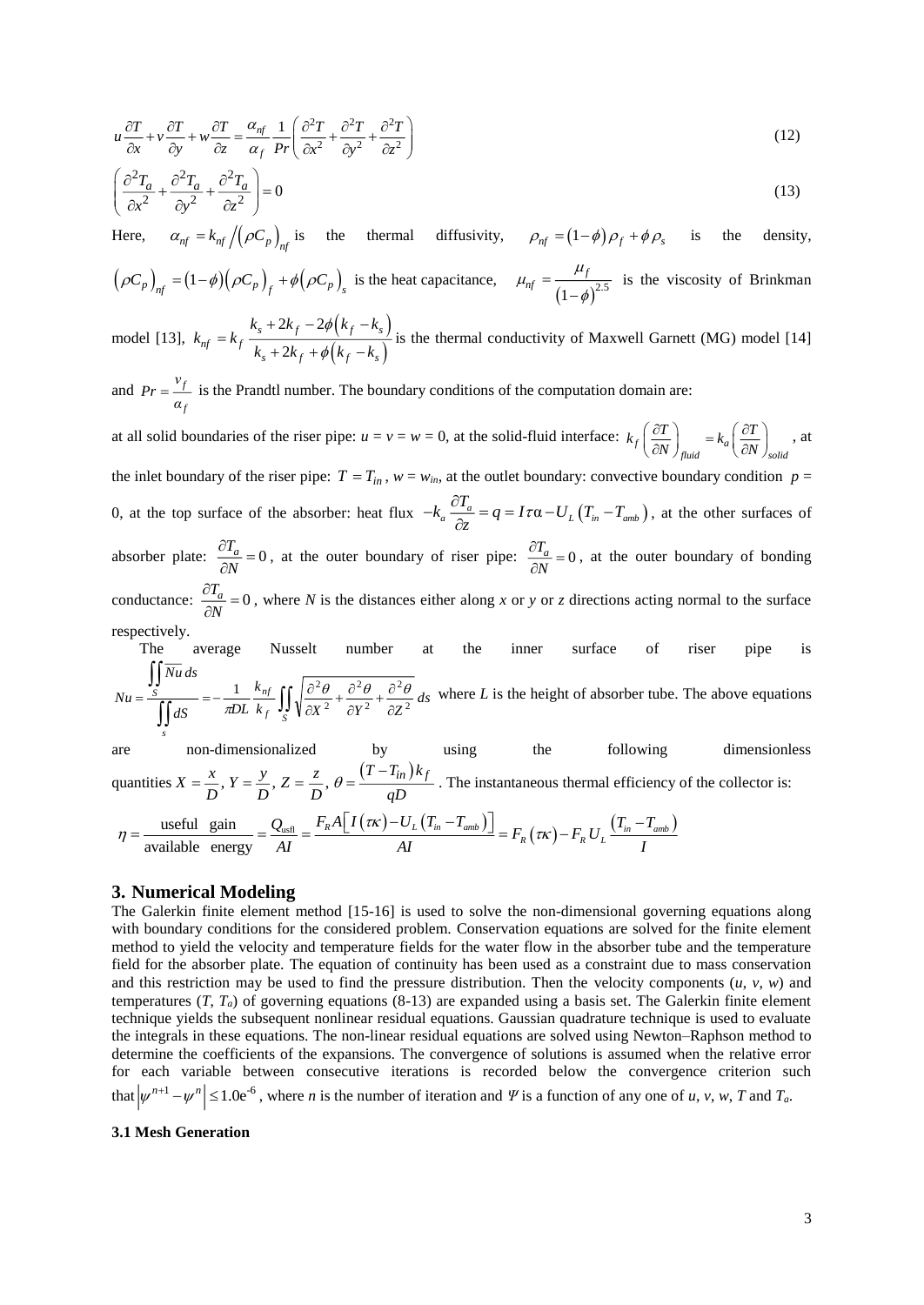The computational domains with irregular geometries by a collection of finite elements make the method a valuable practical tool for the solution of boundary value problems arising in various fields of engineering. Figure 2 displays the 3D finite element mesh of the present physical domain.



**Figure 2**: Finite element meshing of FPSC in 3D modeling

#### **3.2 Grid Independent Test**

The arrangement of discrete points throughout the domain is simply called a grid. Finite element method can be applied to unstructured grids. This is because the governing equations in this method are written in integral form and numerical integration can be carried out directly on the unstructured grid domain in which no coordinate transformation is required. The mesh is composed of tetrahedral element type with ten nodes in subdomain and triangular element size with six nodes in boundaries. The grid independence test is performed to check validity of the quality of mesh on the solution. There is no significant change in *Nu* taking element size 27,04,288 but it is time consuming. This is shown in Table 1. The computation procedure runs taking 14,20,465 elements in 3D simulation. Thermo-physical properties are shown in Table 2 according to Nasrin *et al.* [17].

| <b>THERE</b> I. OTHER DUBBLE FILT TORE ALL $T = 3.0$ , $T = 21.3$ m/m, $\psi = 27.0$ |          |          |             |           |  |  |
|--------------------------------------------------------------------------------------|----------|----------|-------------|-----------|--|--|
| Elements                                                                             | 4,51,098 | 7,26,222 | 14, 20, 465 | 27,04,288 |  |  |
| $Nu$ (Nanofluid)                                                                     | 2.12154  | 2.28451  | 2.433717    | 2.433807  |  |  |
| $Nu$ (Base fluid)                                                                    | 1.89124  | 2.00312  | 2.10124     | 2.10168   |  |  |
| Time(s)                                                                              | 1469.587 | 3846.507 | 78381.181   | 99579.254 |  |  |
| <b>Table 2:</b> Thermo physical properties of fluid and nanoparticles                |          |          |             |           |  |  |

**Table 1**: Grid Sensitivity Test at  $Pr = 5.8$ ,  $I = 215$  W/m<sup>2</sup>,  $\phi = 2\%$ 

| $\sim$ 2. Thermo preparate properties of fraid and manoparateles |                                         |                     |        |  |  |
|------------------------------------------------------------------|-----------------------------------------|---------------------|--------|--|--|
|                                                                  | <b>Physical Properties</b>              | Fluid phase (Water) | Ċu     |  |  |
|                                                                  | $C_p(J/kgK)$                            | 4179                | 385    |  |  |
|                                                                  | $\rho$ (kg/m <sup>3</sup> )             | 997.1               | 8933   |  |  |
|                                                                  | $k$ (W/mK)                              | 0.613               | 400    |  |  |
|                                                                  | $\alpha \times 107$ (m <sup>2</sup> /s) | 1.47                | 1163.1 |  |  |

#### **3.2 Code Validation**



## **Figure 3:** Code validation of temperature contour of absorber plate

The result obtained from present numerical code is verified against the existing result available in the literature. A comparison of temperature contour plot of absorber plate is shown in figure 3 between the result using present code and Kranath et al. [1]. The numerical study is performed at  $I = 800$  w/m<sup>2</sup>, inlet velocity = 0.005 m/s, density (copper) = 8900 Kg/m<sup>3</sup>, specific heat (copper) = 385 J/kgK, viscosity (water) = 0.000959 Kg/ms,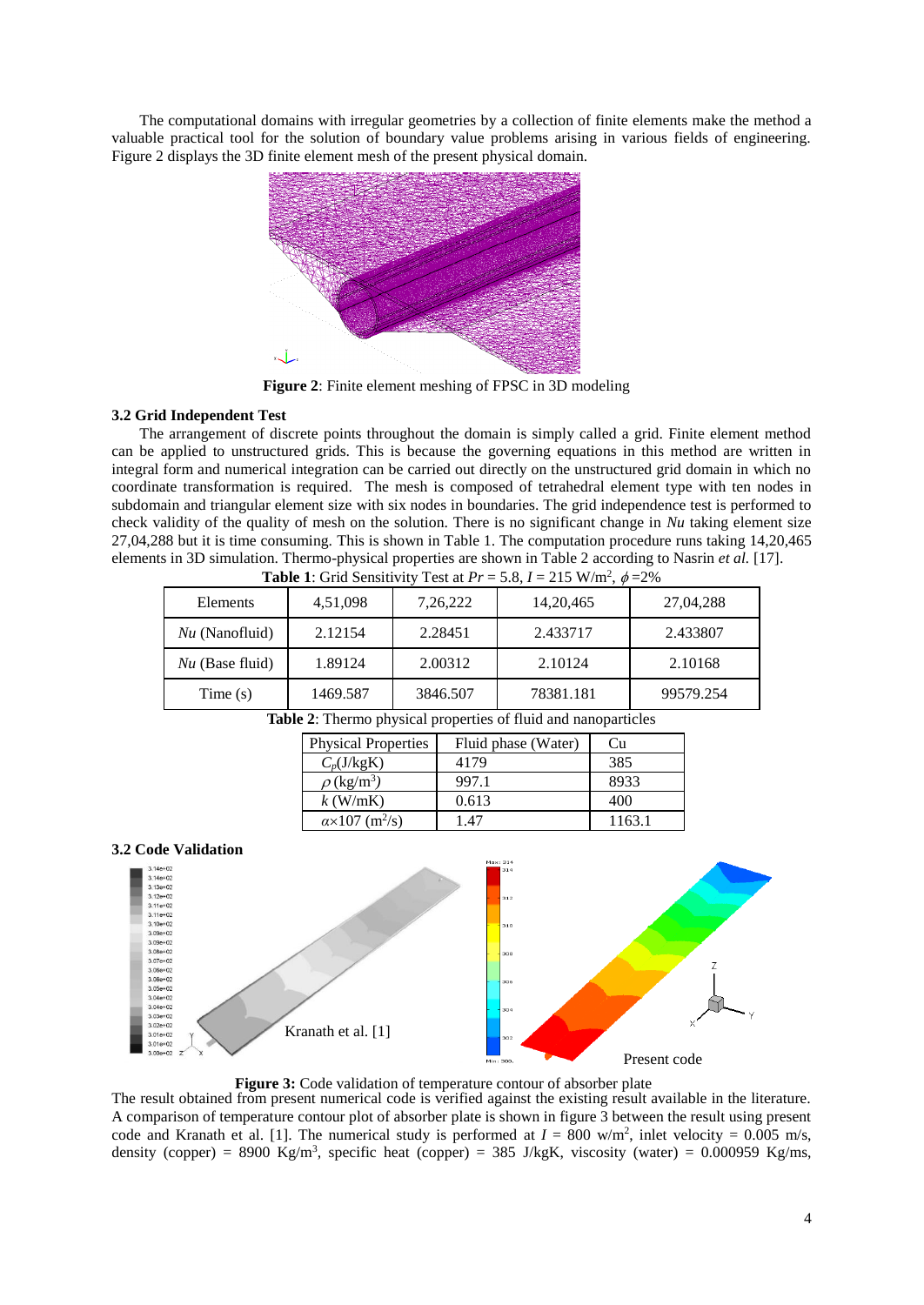specific heat (water) = 4179 J/kgK, thermal conductivity (copper) = 387 W/mK and thermal conductivity (water) =  $0.6$  W/mK. A good agreement is observed from figure 3.

#### **4. Results**

The effect of *I* on the temperature interms of slice plot is presented in figure 4 for 2% concentrated water-Cu nanofluid at  $Pr = 5.8$ and mass flow rate  $0.0248Kg/s$ . The considered values of solar irradiation are *I* (=  $200W/m^2$ ,  $215W/m^2$ ,  $230W/m^2$  and  $250W/m^2$ ). Different colours of slices indicate different temperatures as shown in the figure. Initially at  $I = 200W/m^2$ , irradiation is low, temperature of nanofluid at the outlet edge is low. Colour indicates the probable value of nanofluid temperature. The strength of the thermal current activities is much more activated with escalating *I*. Slices illustrate that solar irradiation dominant effect plays a critical role on larger heat flow from absorber walls to the passing fluid through the riser pipe. In the temperature distribution of slice plot for different values of solar irradiation shows that absorber temperature as well as nanofluid outlet temperature increases with rising values of *I*. The values of temperature in slice plots are given in Kelvin unit.



**Figure 5:** Effect of *I* on (i) mean Nusselt number, (ii) mean temperature, (iii) mean velocity, (iv) mid-height temperature, (v) mean output temperature and (vi) collector efficiency

5